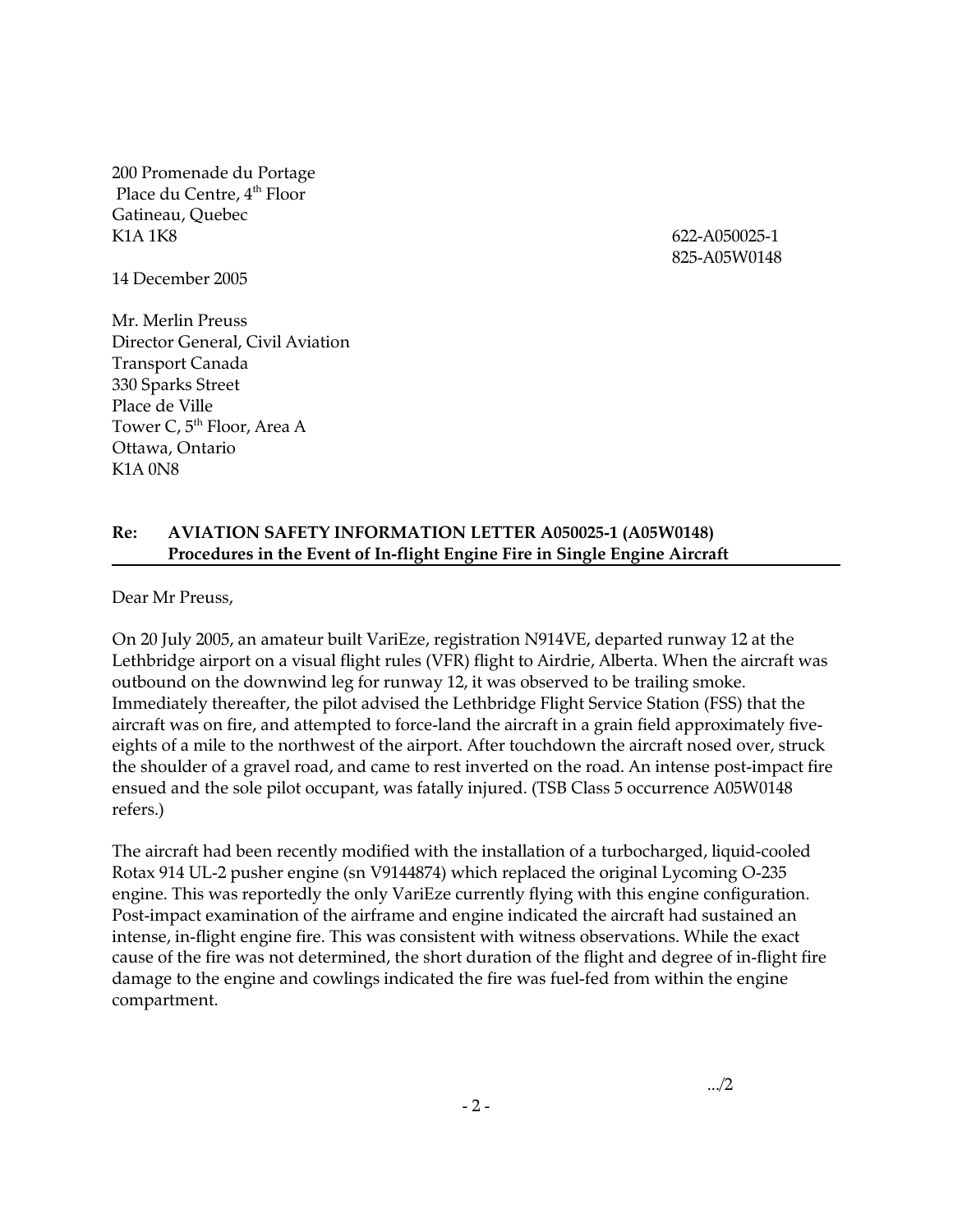Fuel was supplied to the engine through two electric boost pumps (one main pump and one auxiliary pump) and a fuel selector. The electric fuel pumps were capable of pumping fuel at rates in excess of 30 US gallons per hour. Wreckage examination determined that the fuel selector handle was in the vertical position, which indicated it was selected to the auxiliary fuselage tank, and the fuel boost pump switches and magneto switches were in the ON positions at impact.

The standard emergency procedure in the event of an in-flight engine fire in a single engine aircraft includes placing the fuel selector and boost pump switches in the OFF positions, placing the magneto switches in the OFF positions, and performing an engine out landing in the most suitable available area. If the fire does not extinguish quickly, a pilot may dive the aircraft in an effort to find an airspeed that will provide an incombustible fuel / air mixture. The *VariEze Owner's Manual* states that in the event of an in-flight fire, "determine the cause: if electrical, all electrical power off; if fuel, fuel off and electrical power off. Execute a precautionary landing as soon as possible."

The accident occurred within approximately three minutes of take-off. The fire appeared to have burned with increasing intensity from the time the aircraft was first observed to be trailing smoke to the time of impact. While the pilot was able to maintain control of the aircraft up to the point of touchdown in the grain field, there was no evidence that he had taken the immediate actions necessary to stem the flow of fuel to the engine. Allowing fuel to continue to pressure feed into the engine bay significantly increased the intensity of the fire and likely precluded any possibility of self-extinguishment.

Although generally rare events, in-flight engine fires are serious and time-critical emergencies. In this occurrence, non-actioning of the emergency procedures necessary to stem the flow of pressure-fed fuel to the engine may have contributed to the severity of the accident. Vital immediate actions, including selecting the fuel boost pumps, fuel selector and magneto switches to the off positions, are necessary to reduce the intensity of or extinguish an in-flight engine fire as soon as possible. Pilots must be familiar with the procedures to handle uncommon but critical in-flight emergencies such as engine fires, and must respond accordingly in order to reduce the risk of structural failure, post-impact fire damage, or loss of control and destruction of an aircraft with related occupant injuries or fatalities.

The foregoing is provided for whatever follow-up action is deemed appropriate.

Yours sincerely,

*Original signed by Nick Stoss December 14, 2005* 

Nick Stoss Director, Air Investigations

cc: Tom Poberezny, President, EAA Aviation Center Steven B. Wallace, Director, Office of Accident Investigation, Federal Aviation Administration Judy Rutherford, Director, System Safety, TC